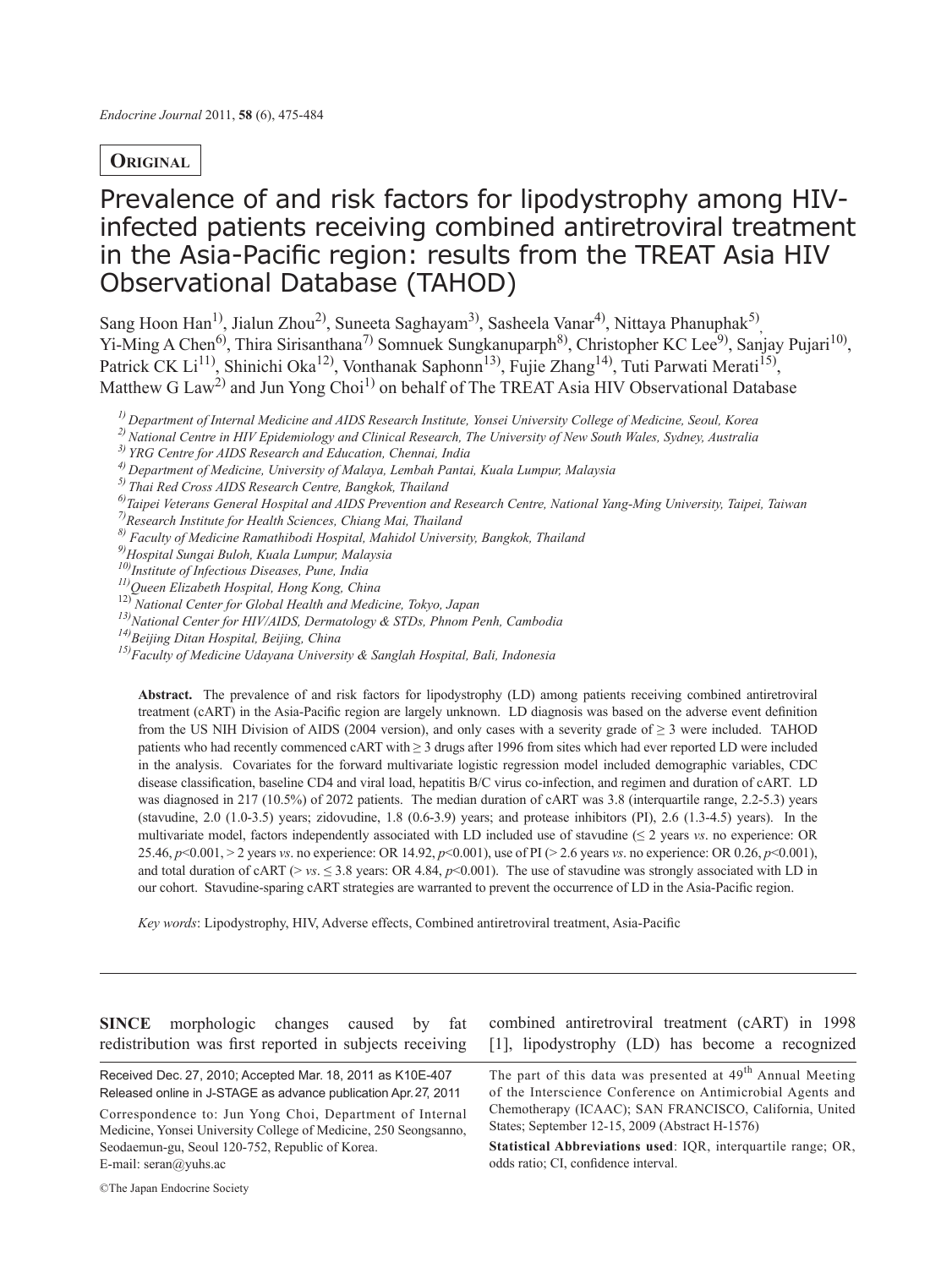complication in HIV-infected patients on cART around the world, with a prevalence ranging from 11% to 83% [2]. LD is acknowledged as an important adverse event in HIV-infected subjects in the era of cART, because it is associated with other metabolic abnormalities such as insulin resistance, dyslipidemia, and glucose intolerance, attributing to the development of cardiovascular disease [2]. In severe cases, LD can be disfiguring, which can cause stigma and discrimination against patients, leading to risks of medication refusal, poor adherence, and ultimately treatment failure [2-5].

Several characteristics, including older age, white race, lower body mass index (BMI), higher HIV-RNA levels, lower nadir CD4+ T-cell count, longer duration of cART and exposure of nucleoside reverse transcriptase inhibitors (NRTIs), especially stavudine (d4T), have been identified as risk factors for LD [2, 6]. Also, recent studies have reported that genetic variations can also influence the emergence of LD [7-9].

In East, South, and South-East Asia, the estimated number of people living with HIV and/or acquired immunodeficiency syndrome (AIDS) in 2007 was 5 million, the second largest regional epidemic in the world, after Sub-Saharan Africa [10]. Except for a small number of single-institution studies, there is little data on the prevalence and risk factors of LD among HIV-infected patients receiving cART in the Asia-Pacific region [11-14].

The Therapeutics Research, Education, and AIDS Training in Asia (TREAT Asia) HIV Observational Database (TAHOD) is a multicenter, observational cohort study that was initiated in 2003 to assess regional HIV treatment outcomes in the Asia-Pacific region [15]. Our objective was to examine the prevalence of and the risk factors for LD among HIV-infected patients receiving cART in TAHOD.

## **Materials and Methods**

#### *Study design and patient population*

The structure of TAHOD and standardized mechanisms for data collection and follow-up has been previously described [15]. Data were combined *via* standardized formats and transferred electronically to the National Centre in HIV Epidemiology and Clinical Research (NCHECR), University of New South Wales, Sydney, Australia for central aggregation, quality control, and analyses. Ethics approval was obtained from the University of New South Wales and the local ethics committee for each site. Because all data transferred to the NCHECR were collected in an anonymous fashion and entirely observational, informed consent was not obtained, unless specifically requested by the local ethics committee.

Observational TAHOD data aggregated to NCHECR by April 2008, involving 17 institutions in 12 countries (Appendix), were included in this study. Patients who had recently commenced cART with  $\geq$  3 antiretroviral drugs after 1996 in any TAHOD participating sites which had ever reported LD were eligible for the analysis. Patients who had started treatment with < 3 antiretroviral drugs before 1996 were not included in this study.

Because TAHOD is a multicenter observational database, not all patients included in this analysis were receiving cART according to standardized guidelines. The timing of antiretroviral treatment and the regimens of combined antiretroviral drugs were decided upon by individual physicians depending on unique clinical circumstances.

#### *Data collection and definitions*

The following were included as covariates: age, gender, race, country income category, reported mode of transmission, hepatitis B and C virus (HBV/HCV) co-infection status, and baseline and monitoring values at and after start of cART (e.g., age, US Centers for Disease Control and Prevention (CDC) disease classification [16], CD4+ T-cell and HIV-RNA viral load, BMI, and cART regimen and duration). Country income category was divided into two groups based on the 2007 gross national income per capita, according to the World Bank criteria for classifying economies: low income country (\$3,705 or less), and high income country (\$3,706 or more) [17].

In TAHOD, LD data was collected as 1) fat accumulation according to a clinical spectrum of central fat accumulation in the abdomen, breasts, and over the dorsocervical spine, or localized lipomas and/ or 2) lipoatrophy according to a clinical spectrum of peripheral fat loss in the face, limbs, or buttocks. LD was diagnosed based on the clinical definition of the US Division of AIDS table for grading the severity of adult and pediatric adverse events (2004 version) [18]. Patients with a severity of grade 3, defined as disfiguring or obvious body shape changes on casual visual inspection, or higher were included in this analysis [18].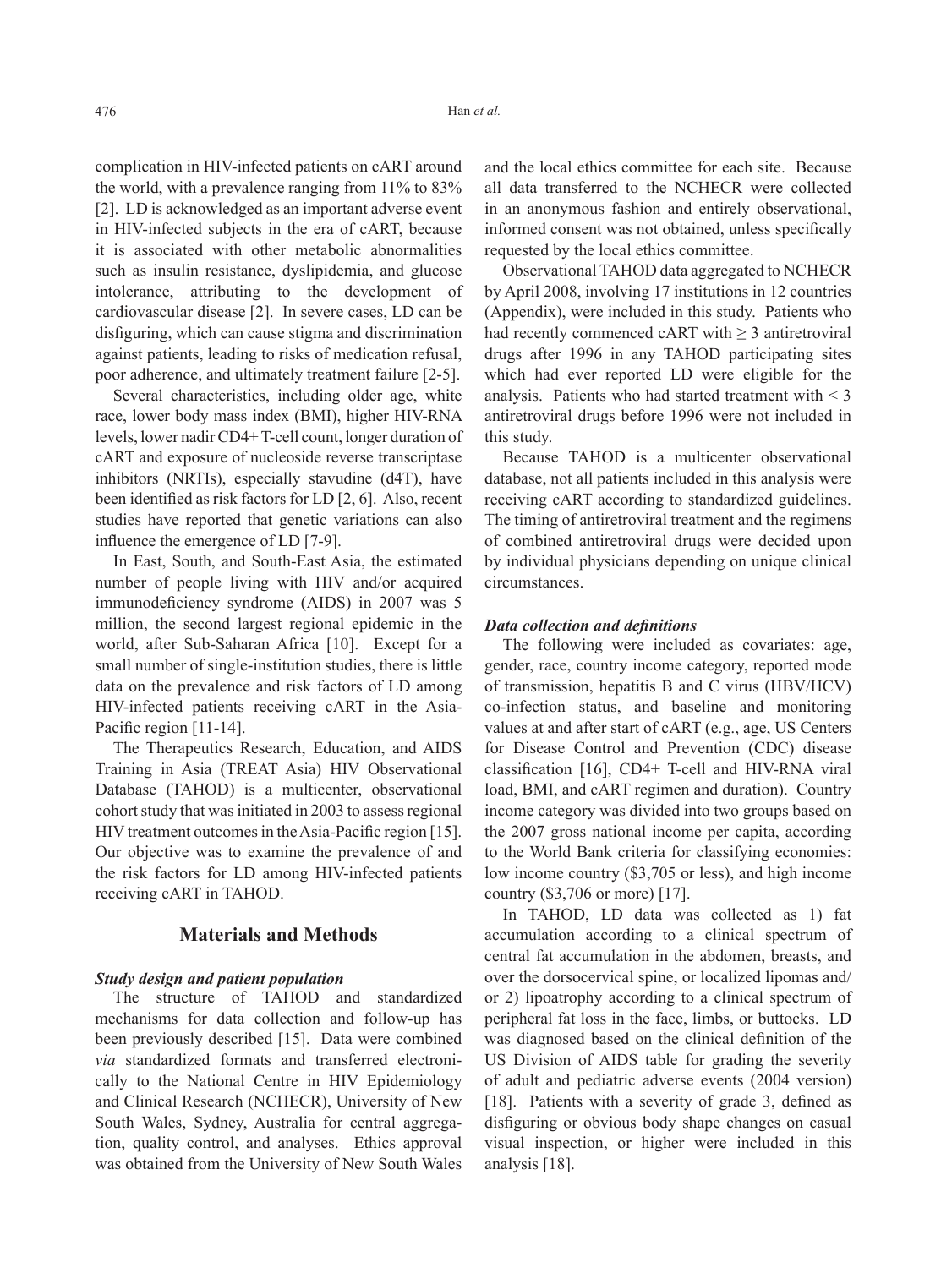#### *Statistical analysis*

Continuous data were represented using the median value (IQR) and categorical variables were reported by number (percent). cART-related covariates were analysed as 1) never treated, 2) below the median duration (MD) of treatment, and 3) above the MD of treatment. Associations of treatment duration between other antiretroviral drugs and d4T were evaluated using Spearman's correlation coefficient ρ. The difference in the number of patients who had an exposure history to both zidovudine (AZT) and d4T among the three groups according to time on AZT treatment was evaluated using a one-way ANOVA test.

Predictors associated with diagnosis of LD were assessed by forward, stepwise multivariate conditional logistic regression models. To control for different clinical practices in LD diagnosis, the final model was stratified by TAHOD sites. All variables with *p*-value of less than 0.10 in univariate analyses were included in the multivariate logistic models. All statistical analyses were performed using the STATA package (version 8.2, StataCorp, College Station, TX, USA). All *p*-values were two-tailed, and  $p<0.05$  was considered to be statistically significant.

### **Results**

# *Demographic and clinical characteristics of all study participants and in patients with LD*

12 of the 17 participating TAHOD sites had previously reported LD according to our criteria and were included in the analysis. LD was diagnosed in 217 (10.5%) patients among a total of 2,072 study participants. Upon univariate analysis, the prevalence of LD did not differ significantly according to age, gender, race, HBV co-infection status, CD4+ T-cell count or HIV-RNA levels, or BMI at cART initiation. Patients with HCV co-infection had a significantly lower prevalence of LD than those without (5% *vs*. 12%; OR, 0.37; *p*=0.019). The rate of LD in patients living in high-income countries was lower than that of patients living in low-income countries, though the difference was not statistically significant (5% *vs*. 13%; OR, 0.32; *p*=0.095) (Table 1).

#### *LD prevalence by cART exposure*

 The majority (72%) of patients received nonnucleoside reverse transcriptase inhibitors (NNRTI) based cART as their first-line regimen; among these,

|                                               | Tutal          | Lipouystrophy                     |           | $UIII$ valiato  |
|-----------------------------------------------|----------------|-----------------------------------|-----------|-----------------|
|                                               | $(n=2072)$     | $(n=217)$                         | <b>OR</b> | <i>p</i> -value |
| Age (years) at cART initiation                |                |                                   |           |                 |
| Median (IQR)                                  | $35(30-41)$    | $36(31-41)$                       |           |                 |
| $\leq 30^*$                                   | 549 (27)       | 45(8)                             |           |                 |
| $31 - 40$                                     | 954 (46)       | 110(12)                           | 1.32      | 0.170           |
| $\geq$ 41                                     | 569 (27)       | 62(11)                            | 1.41      | 0.129           |
| Gender                                        |                |                                   |           |                 |
| Male <sup>*</sup>                             | 1485 (72)      | 127(9)                            |           |                 |
| Female                                        | 587 (28)       | 90(15)                            | 1.20      | 0.330           |
| Race                                          |                |                                   |           |                 |
| Chinese                                       | 871 (42)       | 50(6)                             |           |                 |
| Thai                                          | 434(21)        | 128 (29)                          | 1.74      | 0.481           |
| Indian                                        | 207(10)        | 31(15)                            | 1.02      | 0.980           |
| Other                                         | 560 (27)       | 8(1)                              | 0.89      | 0.849           |
| Hepatitis B surface antigen                   |                |                                   |           |                 |
| Negative*                                     | 1257(61)       | 144(11)                           |           |                 |
| Positive                                      | 164(8)         | 15(9)                             | 0.76      | 0.378           |
| Not tested                                    | 651 (31)       | 58 (9)                            | 0.60      | 0.025           |
| Hepatitis C antibody                          |                |                                   |           |                 |
| Negative*                                     | 1236 (60)      | 145 (12)                          | $\equiv$  |                 |
| Positive                                      | 138(7)         | 7(5)                              | 0.37      | 0.019           |
| Not tested                                    | 698 (33)       | 65(9)                             | 0.68      | 0.066           |
| CDC classification at cART initiation         |                |                                   |           |                 |
| Category A*                                   | 1000(48)       | 93 (9)                            |           |                 |
| Category B                                    | 200(10)        | 23(12)                            | 1.94      | 0.030           |
| Category C                                    | 872 (42)       | 101(12)                           | 1.07      | 0.669           |
| CD4 count (cells/µL) at cART initiation       |                |                                   |           |                 |
| Median (IQR)                                  | 103 (33-198)   | 70 (25-152)                       |           |                 |
| $\leq 100^*$                                  | 764 (37)       | 96(13)                            |           |                 |
| $101 - 200$                                   | 414(20)        | 36(9)                             | 0.96      | 0.842           |
| $201 - 300$                                   | 235(11)        | 23(10)                            | 1.50      | 0.141           |
| $\geq$ 301                                    | 135(7)         | 7(5)                              | 1.14      | 0.760           |
| Not tested                                    | 524(25)        | 55(11)                            | 1.74      | 0.025           |
| HIV viral load (copies/mL) at cART initiation |                |                                   |           |                 |
| Median $(IQR) - Log_{10}$                     | $4.9(4.3-5.5)$ | $4.9(4.3-5.5)$                    |           |                 |
| $\geq$ 400 <sup>*</sup>                       | 690 (33)       | 56(8)                             |           |                 |
| ${}<$ 400                                     | 56(3)          | 3(5)                              | 0.79      | 0.713           |
| Not tested                                    | 1326 (64)      | 158 (12)                          | 0.97      | 0.891           |
| BMI ( $\text{kg/m}^2$ ) at cART initiation    |                |                                   |           |                 |
| Median (IQR)                                  |                | 20.3 (18.3-22.7) 20.4 (18.6-22.5) |           |                 |
| $\leq 18.5^*$                                 | 202 (10)       | 23(11)                            |           |                 |
| $18.5 - 25$                                   | 437 (21)       | 63(14)                            | 1.44      | 0.218           |
| > 25                                          | 73(4)          | 9(12)                             | 1.70      | 0.277           |
| Not available                                 | 1360 (65)      | 122(9)                            | 1.79      | 0.097           |
| Country income category                       |                |                                   |           |                 |
| Low-income <sup>*</sup>                       | 1452 (70)      | 189(13)                           |           |                 |
| High-income                                   | 620 (30)       | 28(5)                             | 0.32      | 0.095           |

Data are expressed as median (interquartile range) or number (percent). \* Reference category. Abbreviations used: OR, odds ratio; cART, combined antiretroviral treatment; IQR, interquartile range; BMI, body mass index.

**Table 1** Demographic and clinical characteristics of all study participants and patients with lipodystrophy

Total Lipodystrophy Univariate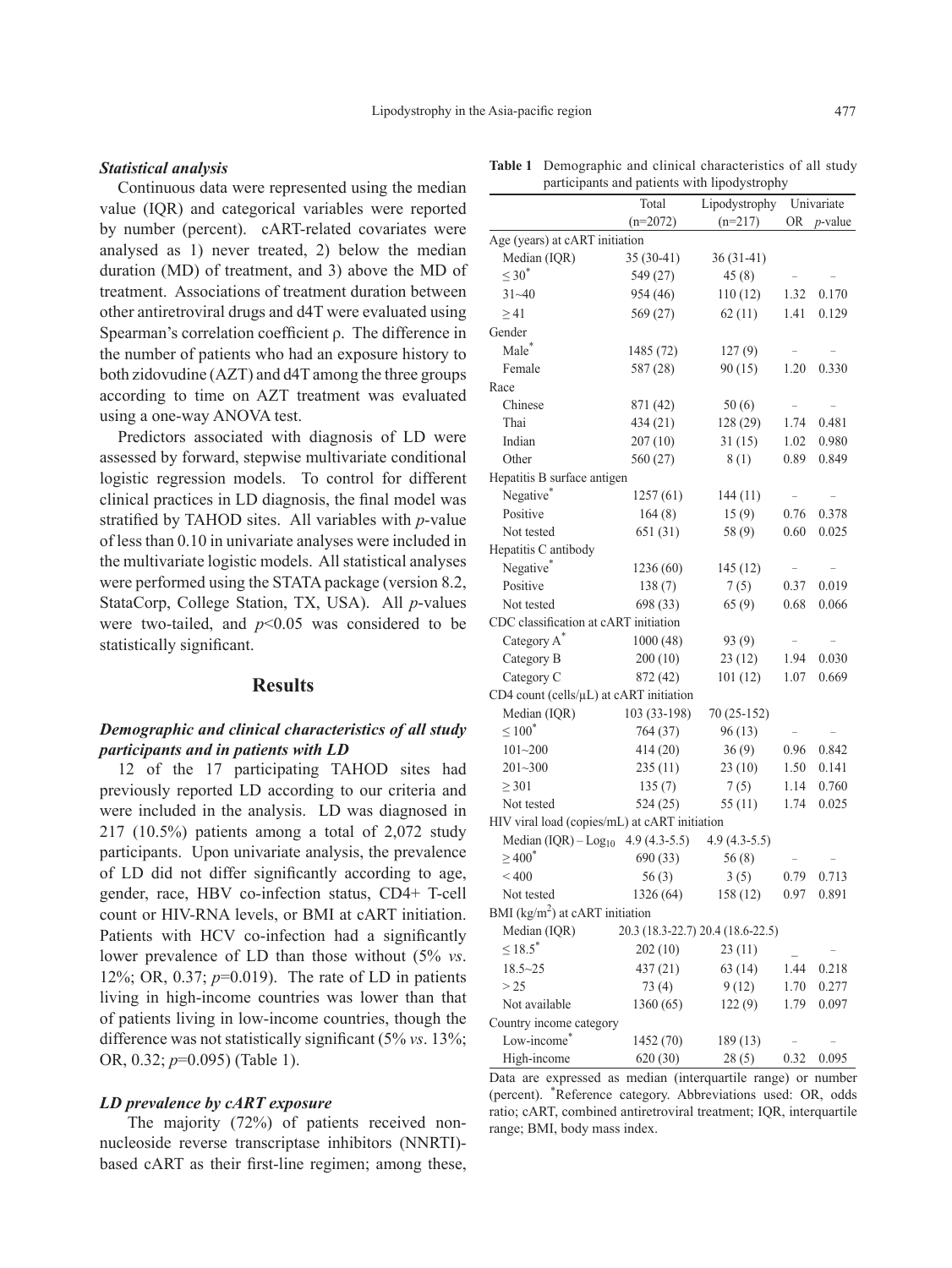41% received efavirenz (EFV) and 59% nevirapine. There was no difference in the prevalence of LD between patients who used NNRTI or protease inhibitor (PI) as their first antiretroviral regimen (12% *vs*. 8%; OR, 0.66; *p*=0.499). The median duration of cART in all the patients was 3.8 years overall, 1.8 years on AZT, 2.0 years on d4T, 1.9 years on didanosine (ddI), 2.9 years on any NNRTI, and 2.6 years on any PI. The patients receiving cART for  $> 3.8$  years had a significantly higher prevalence of LD than those receiving cART for  $\leq$  3.8 years (16% *vs.* 5%; OR, 4.01; *p*=0.001). In addition, patients who had received d4T had a significantly higher prevalence of LD than those who had never received d4T (> 2 years *vs*. no experience [NE], 19% *vs*. 1%; OR, 41.01; *p*<0.001, and ≤ 2 years *vs*. NE, 12% *vs*. 1%; OR, 23.55; *p*<0.001]. However, patients who received AZT for  $> 1.8$  years had a significantly lower prevalence of LD than those who had never received AZT (3% *vs.* 8%; OR, 0.34;  $p=0.003$ ). Patients who received any PI for  $> 2.6$  years had a significantly lower prevalence of LD than those who had never received any PI (3% *vs*. 13%; OR, 0.20; *p*=0.010) (Table 2).

In the group receiving  $d4T$  for  $> 2$  years, patients with NNRTI-based cART had a higher, but not statistically significant, rate of LD than those with PI-based cART (20.7% *vs*. 14.4%; *p*=0.098). There were no significant differences in the rates of LD between NNRTI- and PI-based cART by d4T exposure (Fig. 1). The duration of AZT or PI use had a significantly negative correlation with duration of d4T treatment (*r*= -0.43; *p*<0.001, *r*= -0.06; *p*=0.006, respectively) (Table 3). The group of those who had received AZT for  $\leq 1.8$  years (514 of 690, 74.5%) had a significantly larger proportion of patients who had a history of both AZT and d4T use than did the groups who had never received AZT (0 of 692,  $0\%$ ,  $p<0.001$ ) or who had received AZT for  $>1.8$ years (285 of 690, 41.3%,  $p$ <0.001).

# *Independent predictive factors associated with the diagnosis of LD*

In the multivariate logistic regression model, factors independently associated with LD included the use of d4T (≤ 2.0 years *vs*. NE, OR 25.46, 95% CI 9.01-71.97, *p*<0.001; and > 2.0 years *vs*. NE, OR 14.92, 95% CI 5.29-42.06, *p*<0.001), use of PI (> 2.6 years *vs*. NE, OR 0.26, 95% CI 0.12-0.56, *p*<0.001), and the total duration of cART ( $> vs. \leq 3.8$  years, OR 4.84, 95% CI 3.11-7.55, *p*<0.001) (Table 4).

## **Discussion**

In general, the prevalence rates of LD were reported with ranges from 7 to 84% (average of 42%) in patients receiving PI-based cART, and from 0 to 38% (average of 13%) in those receiving NNRTI-based cART from various populations and countries with different clinical and metabolic characteristics [19]. This study, based on data from a multicenter observational database in the Asia-Pacific region, showed a lower prevalence of LD than the rates of 43 to 53% seen earlier in the cART era in large cohorts in Europe, Australia, and the United States [20-22]. However, in a Spanish cohort reported more recently, the prevalence of LD was 17.8% (420 of 2358) [23] and, according to data from a Swiss HIV study, patients starting cART in 2003-2006 were significantly less likely to experience LD than those starting between 2000 to 2002 [24]. As treatment patterns change with a decrease in thymidine analogue (d4T/AZT/ddI) use and an increase in tenofovir disoproxil fumarate (TDF) use, it is likely that LD rates will also decline [24].

To our knowledge, our analysis is the first regional cohort study of LD in the Asia-Pacific. Previous singleinstitution studies in Thailand, Singapore, and South Korea reported the prevalence of LD as ranging from 3.5% to 66.1% [11-14]. Because LD was identified clinically using a high threshold (i.e., severity grade  $\geq$ 3) and without the use of quantitative tools such as dualenergy X-ray absorptiometry (DEXA) or computerized tomography (CT) scans, the true prevalence of LD may be higher than what we have reported. Also, the lower prevalence of LD in our sites might have been caused by different host factors such as unknown genetic background and insufficient concern for LD in several resource-limited settings. Actually, a few previous studies showed that LD was infrequent in non-white races as compared to caucasians [22, 25, 26], and that genetic variations can also influence the emergence of LD [7-9]. Further studies are warranted to confirm a more objective prevalence of LD through universalized and validated case definitions in the Asia-Pacific region.

We confirmed that the use of d4T is a strong risk factor for the development of LD in the Asia-Pacific region. Our results are consistent with other studies that show that treatment with NRTIs, and particularly with d4T, which has the greatest mitochondrial toxicity in the class, and longer duration of cART are key risk factors for the development of LD [20, 24, 26, 27]. The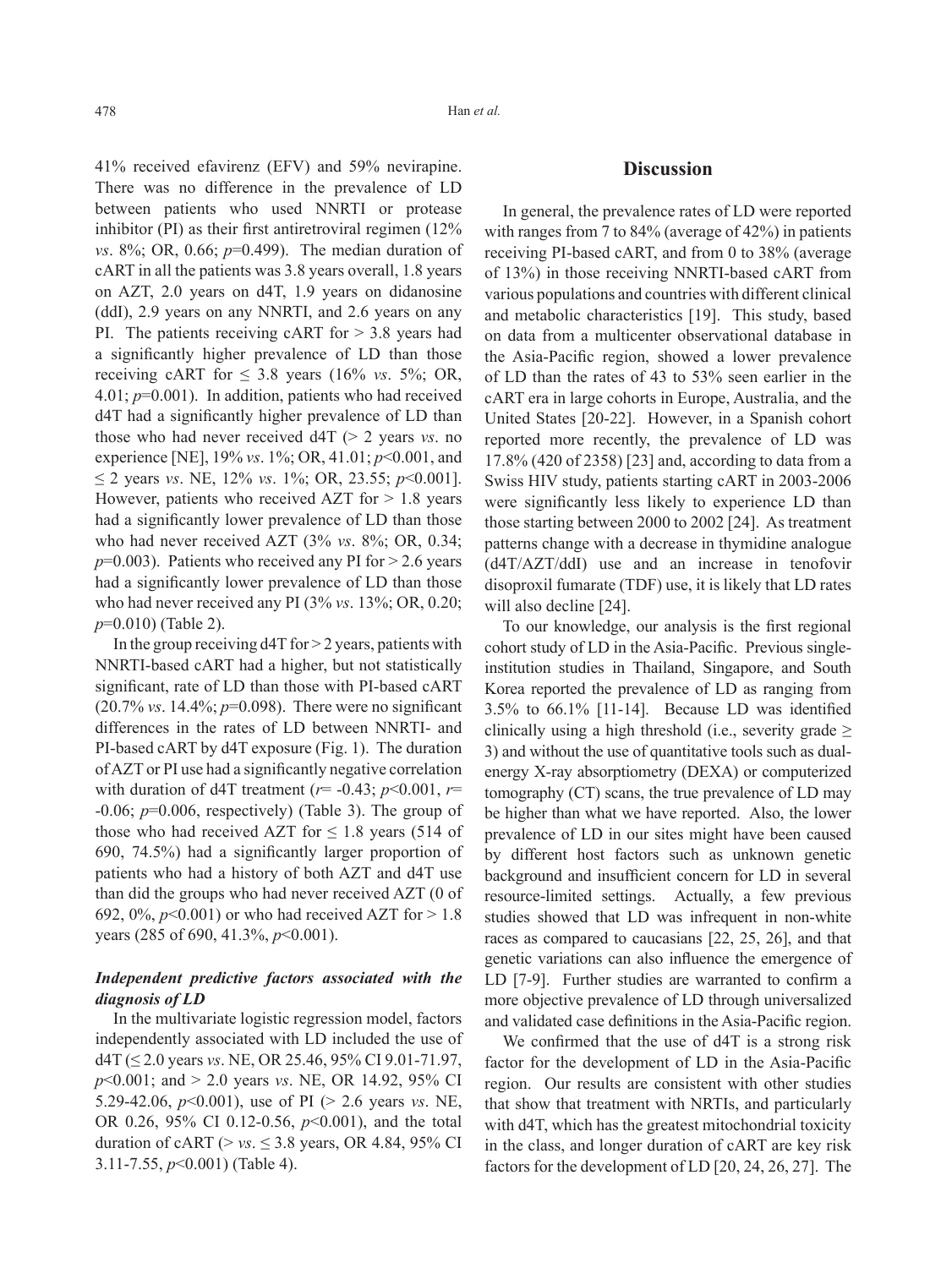|                                 | Total          | Lipodystrophy  |                          | Univariate               |
|---------------------------------|----------------|----------------|--------------------------|--------------------------|
|                                 | $(n=2072)$     | $(n=217)$      | <b>OR</b>                | $p$ -value               |
| Total duration on cART (years)  | $3.8(2.2-5.3)$ | $4.9(4.0-5.9)$ |                          |                          |
| $\leq$ 3.8 years <sup>*</sup>   | 1036(50)       | 48(5)          |                          |                          |
| $>$ 3.8 years                   | 1036(50)       | 169(16)        | 4.01                     | 0.001                    |
| First-line combination          |                |                |                          |                          |
| NNRTI-based cART*               | 1497 (72)      | 175(12)        |                          |                          |
| PI-based cART                   | 522 (25)       | 42(8)          | 0.66                     | 0.499                    |
| Other                           | 53 $(3)$       | 0(0)           |                          |                          |
| Time on NRTI treatment          |                |                |                          |                          |
| Time on zidovudine (years)      | $1.8(0.6-3.9)$ | $0(0-0.2)$     |                          |                          |
| Never received*                 | 692 (34)       | 53 $(8)$       |                          |                          |
| $\leq$ 1.8 years                | 690 (33)       | 145(21)        | 3.21                     | 0.168                    |
| $> 1.8$ years                   | 690 (33)       | 19(3)          | 0.34                     | 0.003                    |
| Time on stavudine (years)       | $2.0(1.0-3.5)$ | $2.4(1.6-3.3)$ |                          |                          |
| Never received*                 | 699 (34)       | 4(1)           |                          |                          |
| $\leq$ 2.0 years                | 687 (33)       | 82 (12)        | 23.55                    | < 0.001                  |
| $>$ 2.0 years                   | 686 (33)       | 131 (19)       | 41.01                    | < 0.001                  |
| Time on didanosine (years)      | $1.9(0.9-3.4)$ | $1.8(1.0-2.6)$ |                          |                          |
| Never received*                 | 1519 (74)      | 166(11)        | $\overline{\phantom{a}}$ |                          |
| $\leq$ 1.9 years                | 277(13)        | 29(10)         | 0.95                     | 0.938                    |
| $> 1.9$ years                   | 276(13)        | 22(8)          | 0.71                     | 0.544                    |
| Time on NNRTI treatment (years) | $2.9(1.7-4.4)$ | $2.7(1.7-3.6)$ |                          |                          |
| Never received*                 | 355(17)        | 25(7)          | $\overline{\phantom{a}}$ |                          |
| $\leq$ 2.9 years                | 859 (42)       | 115(13)        | 2.04                     | 0.399                    |
| $>$ 2.9 years                   | 858 (41)       | 77(9)          | 1.30                     | 0.759                    |
| Time on PI treatment (years)    | $2.6(1.3-4.5)$ | $1.6(0.7-2.5)$ |                          |                          |
| Never received*                 | 1347(65)       | 169(13)        | $\blacksquare$           |                          |
| $\leq$ 2.6 years                | 363(18)        | 38(10)         | 0.82                     | 0.764                    |
| $>$ 2.6 years                   | 362(17)        | 10(3)          | 0.20                     | 0.010                    |
| Time on atanazavir (years)      | $1.4(0.7-1.6)$ | $0(0-0)$       |                          |                          |
| Never received*                 | 1879 (90)      | 216(12)        |                          |                          |
| $\leq$ 1.4 years                | 97(5)          | 1(1)           | 0.08                     | 0.005                    |
| $> 1.4$ years                   | 96(5)          | 0(0)           |                          |                          |
| Time on indinavir (years)       | $2.0(0.9-3.6)$ | $1.6(0.6-2.3)$ |                          |                          |
| Never received*                 | 1714 (82)      | 175(10)        |                          |                          |
| $\leq$ 2.0 years                | 179(9)         | 30(17)         | 1.77                     | 0.366                    |
| $>$ 2.0 years                   | 179(9)         | 12(7)          | 0.37                     | 0.434                    |
| Time on nelfinavir (years)      | $2.1(0.7-4.0)$ | $0.6(0.1-1.1)$ |                          |                          |
| Never received*                 | 1951 (94)      | 205(11)        |                          | $\overline{\phantom{0}}$ |
| $\leq$ 2.1 years                | 61(3)          | 12(20)         | 2.09                     | 0.216                    |
| $>$ 2.1 years                   | 60(3)          | 0(0)           |                          |                          |
| Time on lopinavir (years)       | $1.8(0.6-3.3)$ | $1.2(1.0-1.3)$ |                          |                          |
| Never received*                 | 1798 (86)      | 213(12)        |                          |                          |
| $\leq$ 1.8 years                | 138(7)         | 4(3)           | 0.22                     | 0.007                    |
| $> 1.8$ years                   | 136(7)         | 0(0)           |                          | ÷                        |

**Table 2**. Prevalence of lipodystrophy according to combined antiretroviral treatment

Data are expressed as median (interquartile range) or number (percent). NNRTI-based cART indicates antiretroviral treatment composed of a combination of more than two NRTI and one NNRTI antiretroviral drugs, but without PI; and PI-based cART indicates the antiretroviral treatment which is composed of the combination of more than two NRTI and PI antiretroviral drugs, but without NNRTI. \* Reference category. Abbreviations used: OR, odds ratio; cART, combined antiretroviral treatment; IQR, interquartile range; NRTI, nucleoside analogue reverse transcriptase inhibitor; NNRTI, non-nucleoside analogue reverse transcriptase inhibitor; PI, protease inhibitor.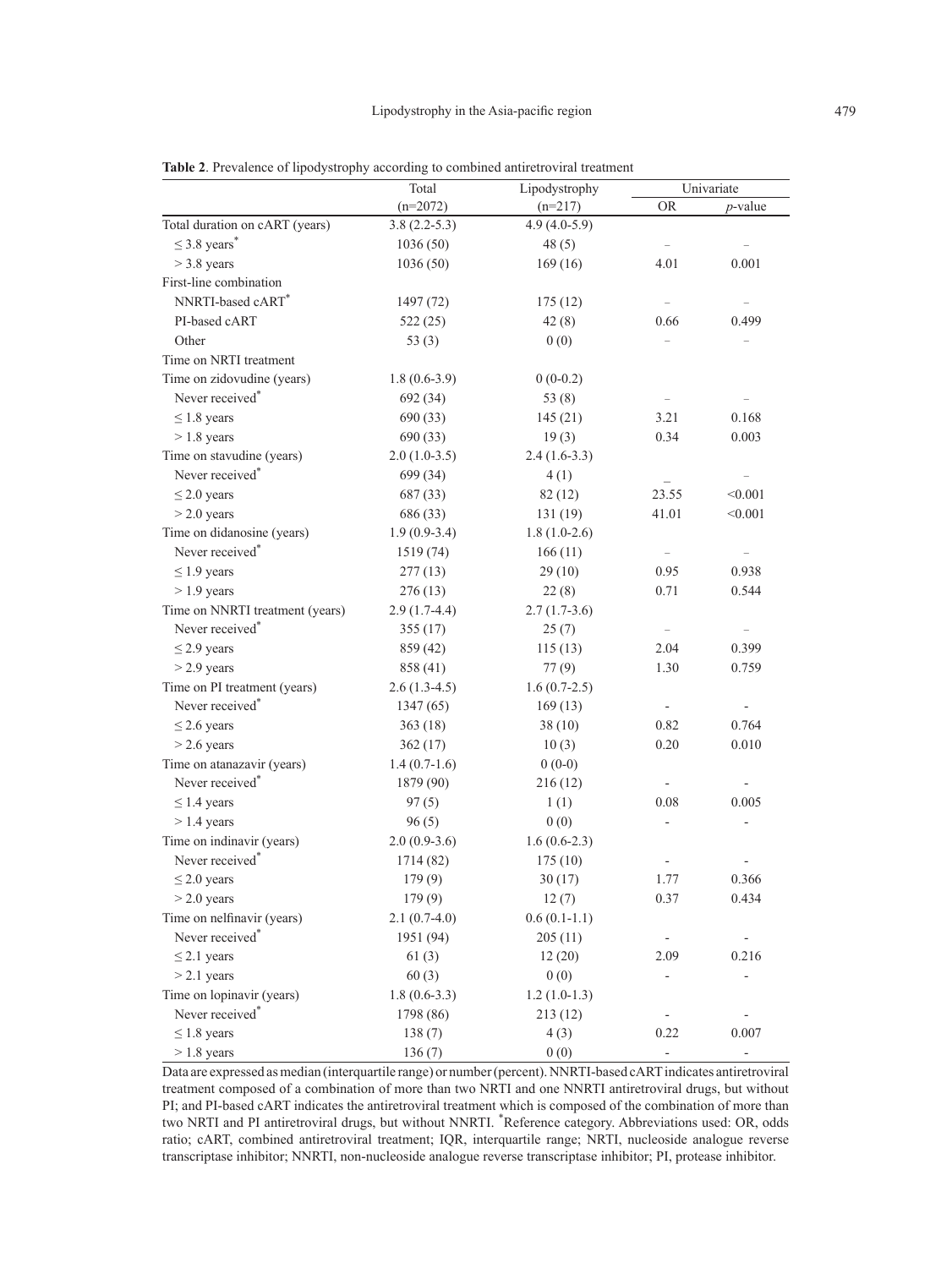#### 480 Han *et al.*



**Fig. 1** The prevalence of lipodystrophy between NNRTI-based and PI-based combined antiretroviral treatment in each group, according to time on stavudine treatment NNRTI-based cART indicates antiretroviral treatment composed of a combination of more than two NRTI and one NNRTI antiretroviral drugs, but without PI; and PI-based cART indicates the antiretroviral treatment which is composed of the combination of more than two NRTI and PI antiretroviral drugs, but without NNRTI. Abbreviations used: NNRTI, nonnucleoside reverse transcriptase inhibitor; PI, protease inhibitor; cART, combined active antiretroviral treatment; d4T, stavudine; NRTI, nucleoside reverse transcriptase inhibitor.

|                              | Exposure duration of stavudine (months) |                                |            |
|------------------------------|-----------------------------------------|--------------------------------|------------|
|                              |                                         | Median (IQR) Spearman's $\rho$ | $p$ -value |
| Time on zidovudine treatment |                                         | $-0.43$                        | < 0.001    |
| Never received               | $23.6(5.9-44.0)$                        |                                |            |
| $\leq$ 1.8 years             | $14.6(0-34.3)$                          |                                |            |
| $> 1.8$ years                | $0(0-13.7)$                             |                                |            |
| Time on didanosine treatment |                                         | 0.14                           | < 0.001    |
| Never received               | $10.0(0-31.3)$                          |                                |            |
| $\leq$ 1.9 years             | $13.7(4.1-30.1)$                        |                                |            |
| $> 1.9$ years                | $25.4(0-44.9)$                          |                                |            |
| Time on NNRTI treatment      |                                         | 0.31                           | < 0.001    |
| Never received               | $0(0-18.6)$                             |                                |            |
| $\leq$ 2.9 years             | $9.4(0-22.8)$                           |                                |            |
| $>$ 2.9 years                | 28.8 (0-47.4)                           |                                |            |
| Time on PI treatment         |                                         | $-0.06$                        | 0.006      |
| Never received               | $13.1(0-33.9)$                          |                                |            |
| $\leq$ 2.6 years             | $12.2(0-24.3)$                          |                                |            |
| $>$ 2.6 years                | $10.4(0-35.1)$                          |                                |            |

**Table 3** Association with other antiretroviral drugs treatment duration and exposure duration of stavudine in total patients (n=2072)

Abbreviations used: NNRTI, non-nucleoside reverse transcriptase inhibitor; PI, protease inhibitor.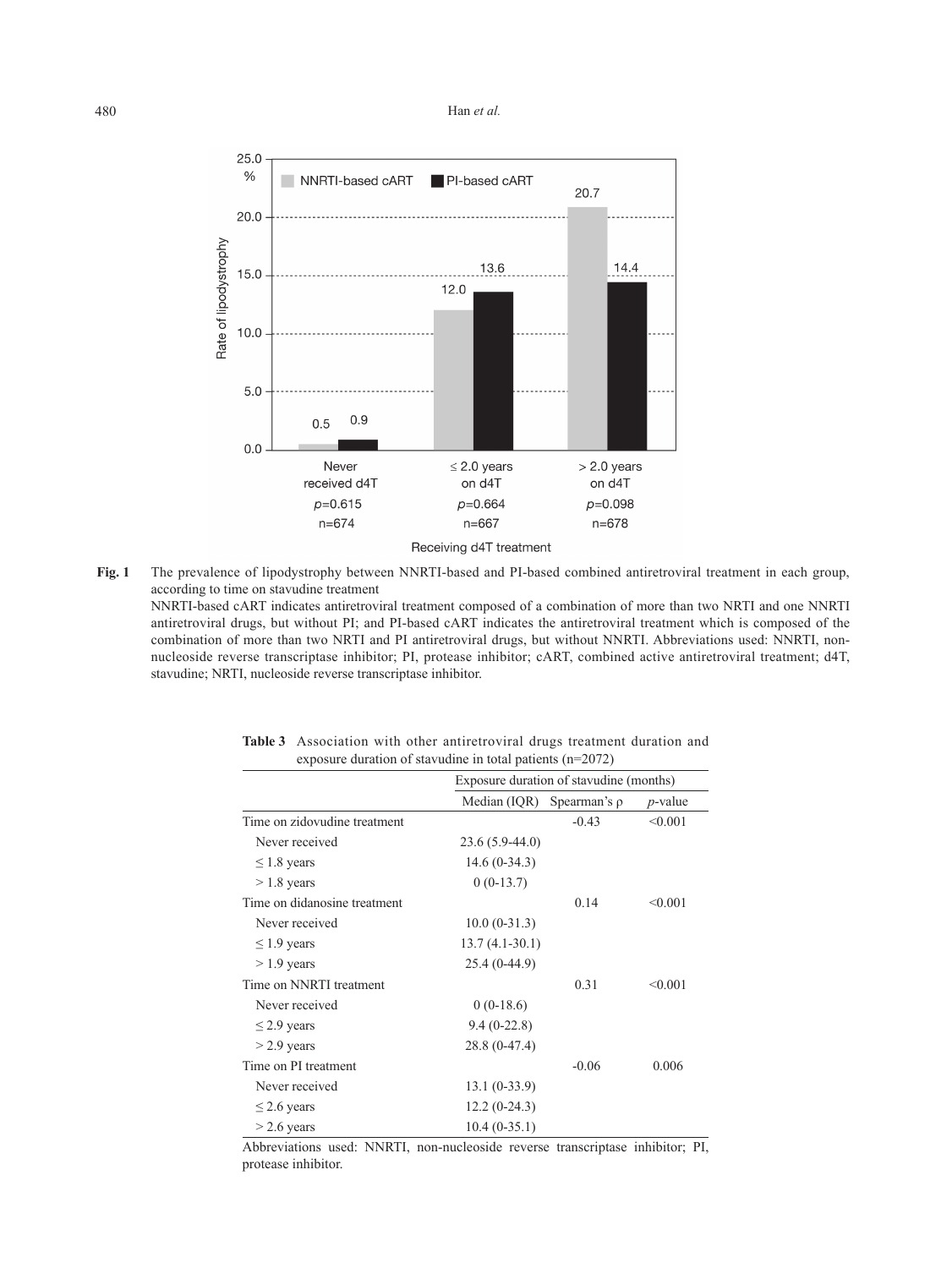| Covariate                     | Odds ratio | 95% CI        | $p$ -value |  |
|-------------------------------|------------|---------------|------------|--|
| Experience on stavudine       |            |               |            |  |
| Never received <sup>*</sup>   | 1.00       |               |            |  |
| $\leq$ 2.0 years              | 25.46      | 9.01-71.97    | < 0.001    |  |
| $>$ 2.0 years                 | 14.92      | 5.29-42.06    | < 0.001    |  |
| Experience on PI              |            |               |            |  |
| Never received <sup>*</sup>   | 1.00       |               |            |  |
| $\leq$ 2.6 years              | 1.42       | 0.86-2.34     | 0.165      |  |
| $>$ 2.6 years                 | 0.26       | $0.12 - 0.56$ | < 0.001    |  |
| Total duration on cART        |            |               |            |  |
| $\leq$ 3.8 years <sup>*</sup> | 1.00       |               |            |  |
| $>$ 3.8 years                 | 4.84       | 3.11-7.55     | < 0.001    |  |

**Table 4** Forward multivariate logistic regression analysis to identify the risk factors for lipodystrophy

\* Reference category. Abbreviations used: CI, confidence interval; PI, protease inhibitor; cART, combined active antiretroviral treatment.

finding that patients receiving AZT for longer than the MD of treatment were less likely to have LD may have been due to their relatively shorter exposure to d4T.

Our finding that patients living in high-income countries had a tendency toward a lower prevalence of LD than those in low-income countries might have been related to the wider range of available antiretroviral drugs and lower reliance on d4T in highincome countries.

It was unexpected that patients with longer PI treatment would have lower risk of developing LD, regardless of the duration of d4T treatment. Treatment with PIs is known to be an important attributable factor for the development of LD, and NNRTIs were not traditionally considered to be associated with the development of LD [24, 28, 29]. However, recent clinical trials have revealed that limb fat gain in patients receiving EFV was lower than in treatment with ritonavir-boosted lopinavir (LPV/r) [29-32]. In addition, a recent AIDS Clinical Trials Group (ACTG) A5142 study showed that lipoatrophy was more frequent with EFV than with LPV/r when combined with d4T or AZT [27, 30]. These findings suggest a protective role of ritonavir-boosted PIs for LD. The mechanisms for the protective role of ritonavir-boosted PIs are not well understood, but a potential explanation is that ritonavir may mitigate the mitochondrial damage caused by thymidine analogues [27]. Although PIs, especially ritonavir-boosted, may have potential protective roles for LD, other metabolic complications, such as dyslipidemia and insulin resistance, and the tolerances of drugs associated with PIs should be prudently considered when choosing an antiretroviral

drug [27].

Our study had several limitations. The lack of a uniform, objective, diagnostic method for identifying LD could have led to a selection bias. In this study, we tried to capture the rate of LD in the Asia-Pacific sites that are capable of diagnosing LD. However, the sites themselves that have ever reported LD may add confounding factors such as antiretroviral regimens, race, and HCV infection. Although we limited the inclusion criteria to higher-grade LD to reduce this risk, cases of LD could have been missed, due to local variations in diagnosis and reporting. As this is an observational cohort across centers with varying levels of clinical and monitoring capacity, not all patients had baseline levels for all possible variables. We excluded pre-ART lipid and glucose tests from our final analysis for this reason, but acknowledge that other missing data could have impacted our findings.

Stavudine is one of the most commonly used NRTIs in the world and in the Asia-Pacific region [5, 33]. TDF is unavailable at many sites in the Asia-Pacific region, so d4T or AZT in combination with 3TC is usually the only NRTIs available for standard first-line regimens [5, 33]. Our findings emphasize the importance of phasing out d4T use and increasing access to TDF to minimize the risk of developing LD.

## **Acknowledgements**

The TREAT Asia HIV Observational Database is part of the Asia Pacific HIV Observational Database and is an initiative of TREAT Asia, a program of amfAR, The Foundation for AIDS Research, with support from the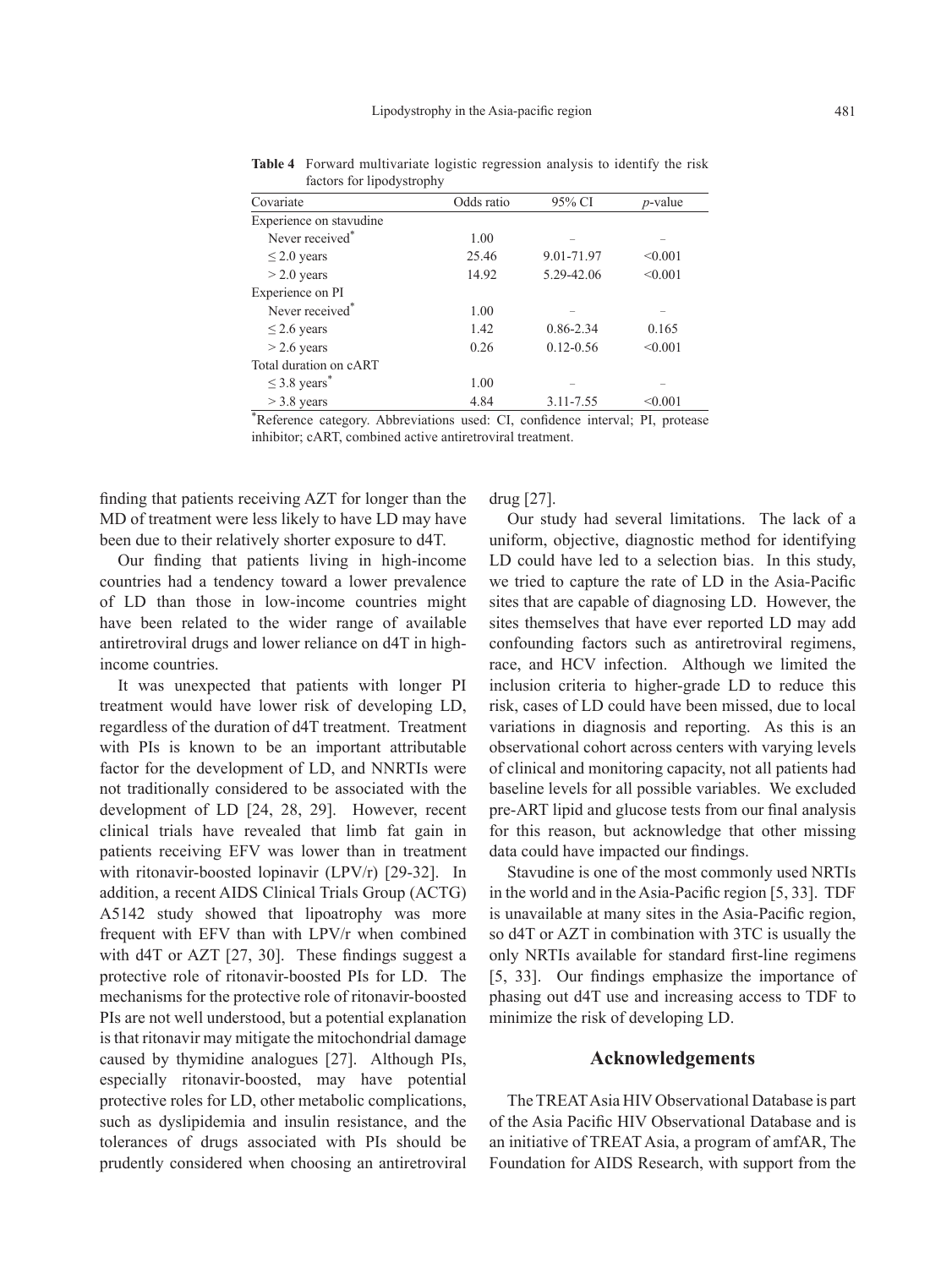National Institute of Allergy and Infectious Diseases (NIAID) of the U.S. National Institutes of Health (NIH) as part of the International Epidemiologic Databases to Evaluate AIDS (IeDEA) (grant no. U01AI069907), and from the Dutch Ministry of Foreign Affairs through a partnership with Stichting Aids Fonds. The National Centre in HIV Epidemiology and Clinical Research is funded by the Australian Government Department of Health and Ageing, and is affiliated with the Faculty of Medicine, University of New South Wales. The content of this publication is solely the responsibility of the authors and does not necessarily represent the official views of any of the institutions mentioned above.

# **Author Disclosure Statement**

 All authors declare that they have no conflicts of interest associated with this manuscript.

# **References**

- 1. Carr A, Cooper DA (1998) Images in clinical medicine. Lipodystrophy associated with an HIV-protease inhibitor. *N Engl J Med* 339: 1296.
- 2. Grinspoon S, Carr A (2005) Cardiovascular risk and body-fat abnormalities in HIV-infected adults. *N Engl J Med* 352: 48-62.
- 3. Spire B, Carrieri P, Sopha P, Protopopescu C, Prak N, Quillet C, Ngeth C, Ferradini L, Delfraissy JF, Laureillard D (2008) Adherence to antiretroviral therapy in patients enrolled in a comprehensive care program in Cambodia: a 24-month follow-up assessment. *Antivir Ther* 13: 697-703.
- 4. Fernandes AP, Sanches RS, Mill J, Lucy D, Palha PF, Dalri MC (2007) Lipodystrophy syndrome associated with antiretroviral therapy in HIV patients: considerations for psychosocial aspects. *Rev Lat Am Enfermagem* 15: 1041-1045.
- 5. Zhou J, Paton NI, Ditangco R, Chen YM, Kamarulzaman A, Kumarasamy N, Lee CK, Li PC, Merati TP, Phanuphak P, Pujari S, Vibhagool A, Zhang F, Chuah J, Frost KR, Cooper DA, Law MG (2007) Experience with the use of a first-line regimen of stavudine, lamivudine and nevirapine in patients in the TREAT Asia HIV Observational Database. *HIV Med* 8: 8-16.
- 6. Wohl DA, Brown TT (2008) Management of morphologic changes associated with antiretroviral use in HIV-infected patients. *J Acquir Immune Defic Syndr* 49 Suppl 2: S93-S100.
- 7. Asensi V, Rego C, Montes AH, Collazos J, Carton JA, Castro MG, Alvarez V, Fernandez C, Maradona JA, Valle-Garay E (2008) IL-1beta (+3954C/T) polymorphism could protect human immunodeficiency virus (HIV)-infected patients on highly active antiretroviral treatment (HAART) against lipodystrophic syndrome. *Genet Med* 10: 215-223.
- 8. Bonnet E, Bernard J, Fauvel J, Massip P, Ruidavets JB, Perret B (2008) Association of APOC3 polymorphisms with both dyslipidemia and lipoatrophy in HAARTreceiving patients. *AIDS Res Hum Retroviruses* 24: 169- 171.
- 9. Guallar JP, Gallego-Escuredo JM, Domingo JC, Alegre M, Fontdevila J, Martinez E, Hammond EL, Domingo P, Giralt M, Villarroya F (2008) Differential gene expression indicates that 'buffalo hump' is a distinct adipose tissue disturbance in HIV-1-associated lipodystrophy. *AIDS* 22: 575-584.
- 10. UNAIDS/WHO: 2008 Report on the global HIV/AIDS epidemic. The Joint United Nations Programme on HIV/ AIDS page. Available at: http://www.unaids.org/en/ KnowledgeCentre/HIVData/GlobalReport/2008/2008\_ Global report.asp Geneva Switzerland 2008.
- 11. Chuapai Y, Kiertiburanakul S, Malathum K, Sungkanuparph S (2007) Lipodystrophy and dyslipidemia in human immunodeficiency virus-infected Thai patients receiving antiretroviral therapy. *J Med Assoc Thai* 90: 452-458.
- 12. Puttawong S, Prasithsirikul W, Vadcharavivad S (2004) Prevalence of lipodystrophy in Thai-HIV infected patients. *J Med Assoc Thai* 87: 605-611.
- 13. Paton NI, Earnest A, Ng YM, Karim F, Aboulhab J (2002) Lipodystrophy in a cohort of human immunodeficiency virus-infected Asian patients: prevalence, associated factors, and psychological impact. *Clin Infect Dis* 35: 1244-1249.
- 14. Chang KH, Kim JM, Song YG, Hong SK, Lee HC, Lim SK (2002) Does race protect an oriental population from developing lipodystrophy in HIV-infected individuals on HAART? *J Infect* 44: 33-38.
- 15. Zhou J, Kumarasamy N, Ditangco R, Kamarulzaman A, Lee CK, Li PC, Paton NI, Phanuphak P, Pujari S, Vibhagool A, Wong WW, Zhang F, Chuah J, Frost KR, Cooper DA, Law MG (2005) The TREAT Asia HIV Observational Database: baseline and retrospective data. *J Acquir Immune Defic Syndr* 38: 174-179.
- 16. Centers for Disease Control and Prevention (1992) 1993 revised classification system for HIV infection and expanded surveillance case definition for AIDS among adolescents and adults. MMWR Recomm. Rep., 41, 1-19.
- 17. The World Bank Group: Country Classification. 2006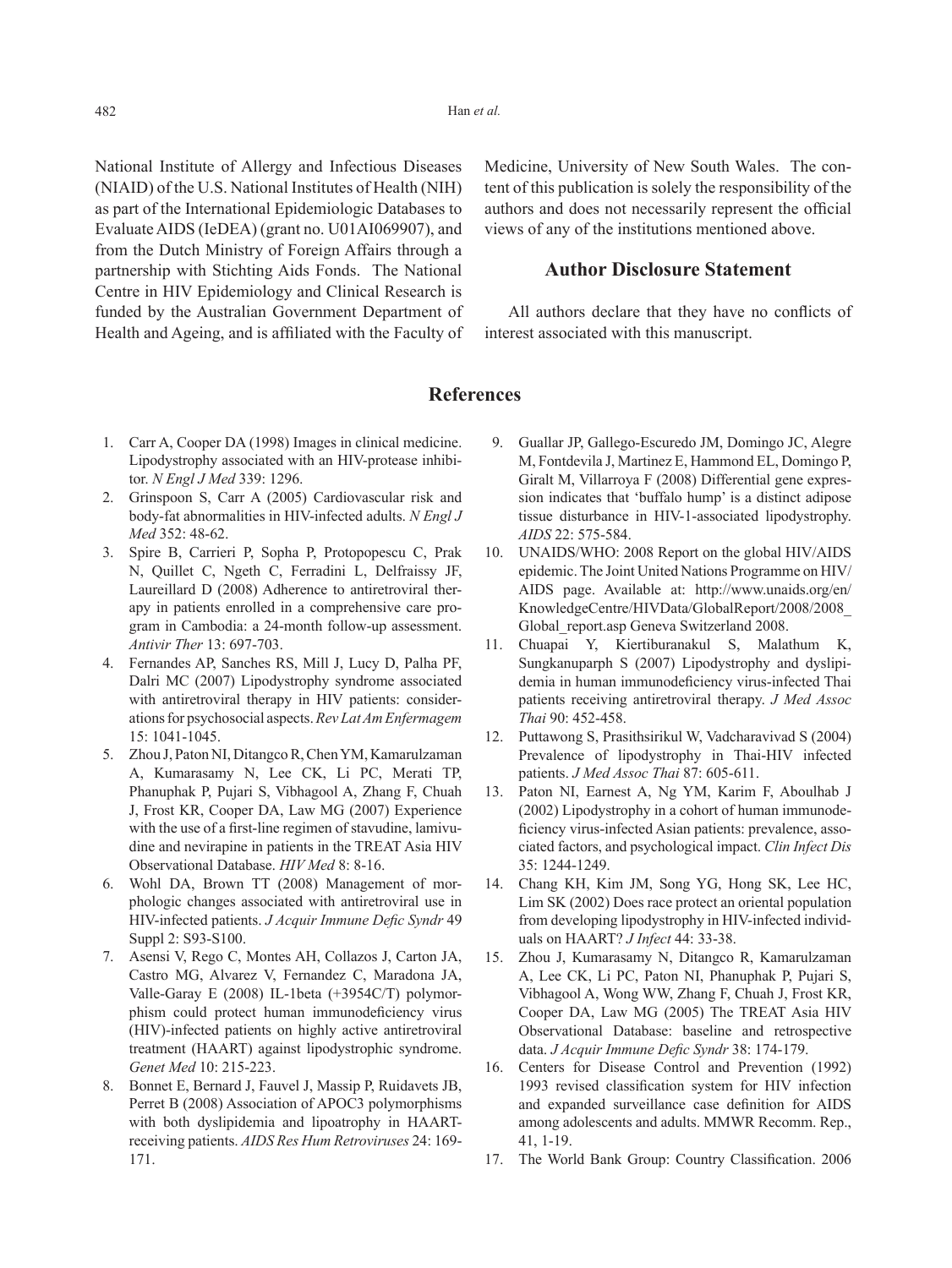Available at: http://web.worldbank.org/WBSITE/ EXTERNAL/DATASTATISTICS/0,,contentMDK:204 20458~menuPK:64133156~pagePK:64133150~piPK: 64133175~theSitePK:239419,00.html.

- 18. US National Institutes of Health DAIDS HIV Vaccines and Research Program. National Institutes of Health. Division of AIDS (DAIDS) revised toxicity tables for grading the severity of adult and pediatric adverse events experiences, Version 1.0, December 2004, Washington. DC. Available at http://rsc.tech- res.com/Document/ safetyandpharmacovigilance/Table for Grading Severity of Adult Pediatric Adverse Events.doc.
- 19. Chen D, Misra A, Garg A (2002) Clinical review 153: Lipodystrophy in human immunodeficiency virusinfected patients. *J Clin Endocrinol Metab* 87: 4845- 4856.
- 20. Bernasconi E, Boubaker K, Junghans C, Flepp M, Furrer HJ, Haensel A, Hirschel B, Boggian K, Chave JP, Opravil M, Weber R, Rickenbach M, Telenti A (2002) Abnormalities of body fat distribution in HIV-infected persons treated with antiretroviral drugs: The Swiss HIV Cohort Study. *J Acquir Immune Defic Syndr* 31: 50-55.
- 21. Miller J, Carr A, Emery S, Law M, Mallal S, Baker D, Smith D, Kaldor J, Cooper DA (2003) HIV lipodystrophy: prevalence, severity and correlates of risk in Australia. *HIV Med* 4: 293-301.
- 22. Lichtenstein KA, Ward DJ, Moorman AC, Delaney KM, Young B, Palella FJ, Jr., Rhodes PH, Wood KC, Holmberg SD (2001) Clinical assessment of HIVassociated lipodystrophy in an ambulatory population. *Aids* 15: 1389-1398.
- 23. Pere D, Ignacio SL, Ramon T, Fernando L, Alberto T, Pompeyo V, Juan G, G MJ, Paloma G, Antonio V, Jaime C, Esteban R, Bernardino R, GA ML, Trinitario S, Ferran T, Juan Ramon L, Myriam G (2008) Dyslipidemia and Cardiovascular Disease Risk Factor Management in HIV-1-Infected Subjects Treated with HAART in the Spanish VACH Cohort. *Open AIDS J* 2: 26-38.
- 24. Nguyen A, Calmy A, Schiffer V, Bernasconi E, Battegay M, Opravil M, Evison JM, Tarr PE, Schmid P, Perneger T, Hirschel B (2008) Lipodystrophy and weight changes: data from the Swiss HIV Cohort Study, 2000-2006. *HIV Med* 9: 142-150.
- 25. Mallal SA, John M, Moore CB, James IR, McKinnon

EJ (2000) Contribution of nucleoside analogue reverse transcriptase inhibitors to subcutaneous fat wasting in patients with HIV infection. *Aids* 14: 1309-1316.

- 26. Lichtenstein KA (2005) Redefining lipodystrophy syndrome: risks and impact on clinical decision making. *J Acquir Immune Defic Syndr* 39: 395-400.
- 27. Haubrich RH, Riddler SA, DiRienzo AG, Komarow L, Powderly WG, Klingman K, Garren KW, Butcher DL, Rooney JF, Haas DW, Mellors JW, Havlir DV (2009) Metabolic outcomes in a randomized trial of nucleoside, nonnucleoside and protease inhibitor-sparing regimens for initial HIV treatment. *Aids* 23: 1109-1118.
- 28. Haugaard SB (2006) Toxic metabolic syndrome associated with HAART. *Expert Opin Drug Metab Toxicol* 2: 429-445.
- 29. Perez-Molina JA, Domingo P, Martinez E, Moreno S (2008) The role of efavirenz compared with protease inhibitors in the body fat changes associated with highly active antiretroviral therapy. *J Antimicrob Chemother* 62: 234-245.
- 30. Dube MP, Komarow L, Mulligan K, Grinspoon SK, Parker RA, Robbins GK, Roubenoff R, Tebas P (2007) Long-term body fat outcomes in antiretroviral-naive participants randomized to nelfinavir or efavirenz or both plus dual nucleosides. Dual X-ray absorptiometry results from A5005s, a substudy of Adult Clinical Trials Group 384. *J Acquir Immune Defic Syndr* 45: 508-514.
- 31. Jemsek JG, Arathoon E, Arlotti M, Perez C, Sosa N, Pokrovskiy V, Thiry A, Soccodato M, Noor MA, Giordano M (2006) Body fat and other metabolic effects of atazanavir and efavirenz, each administered in combination with zidovudine plus lamivudine, in antiretroviral-naive HIV-infected patients. *Clin Infect Dis* 42: 273-280.
- 32. Cameron DW, da Silva BA, Arribas JR, Myers RA, Bellos NC, Gilmore N, King MS, Bernstein BM, Brun SC, Hanna GJ (2008) A 96-week comparison of lopinavir-ritonavir combination therapy followed by lopinavir-ritonavir monotherapy versus efavirenz combination therapy. *J Infect Dis* 198: 234-240.
- 33. Srasuebkul P, Calmy A, Zhou J, Kumarasamy N, Law M, Lim PL (2007) Impact of drug classes and treatment availability on the rate of antiretroviral treatment change in the TREAT Asia HIV Observational Database (TAHOD). *AIDS Res Ther* 4: 18.

## **Appendix**

The members of the TREAT Asia HIV Observational Database (TAHOD)

CV Mean, V Saphonn\* and K Vohith, National Center for HIV/ AIDS, Dermatology & STDs, Phnom Penh, Cambodia; FJ Zhang\* , HX Zhao and N Han, Beijing Ditan Hospital, Beijing, China; PCK Li<sup>\*†</sup> and MP Lee, Queen Elizabeth Hospital, Hong Kong, China; N

Kumarasamy\* and S Saghayam, YRG Centre for AIDS Research and Education, Chennai, India; S Pujari\* and K Joshi, Institute of Infectious Diseases, Pune, India; TP Merati\* and F Yuliana, Faculty of Medicine Udayana University & Sanglah Hospital, Bali, Indonesia; E Yunihastuti<sup>\*</sup> and O Ramadian, Working Group on AIDS Faculty of Medicine, University of Indonesia/